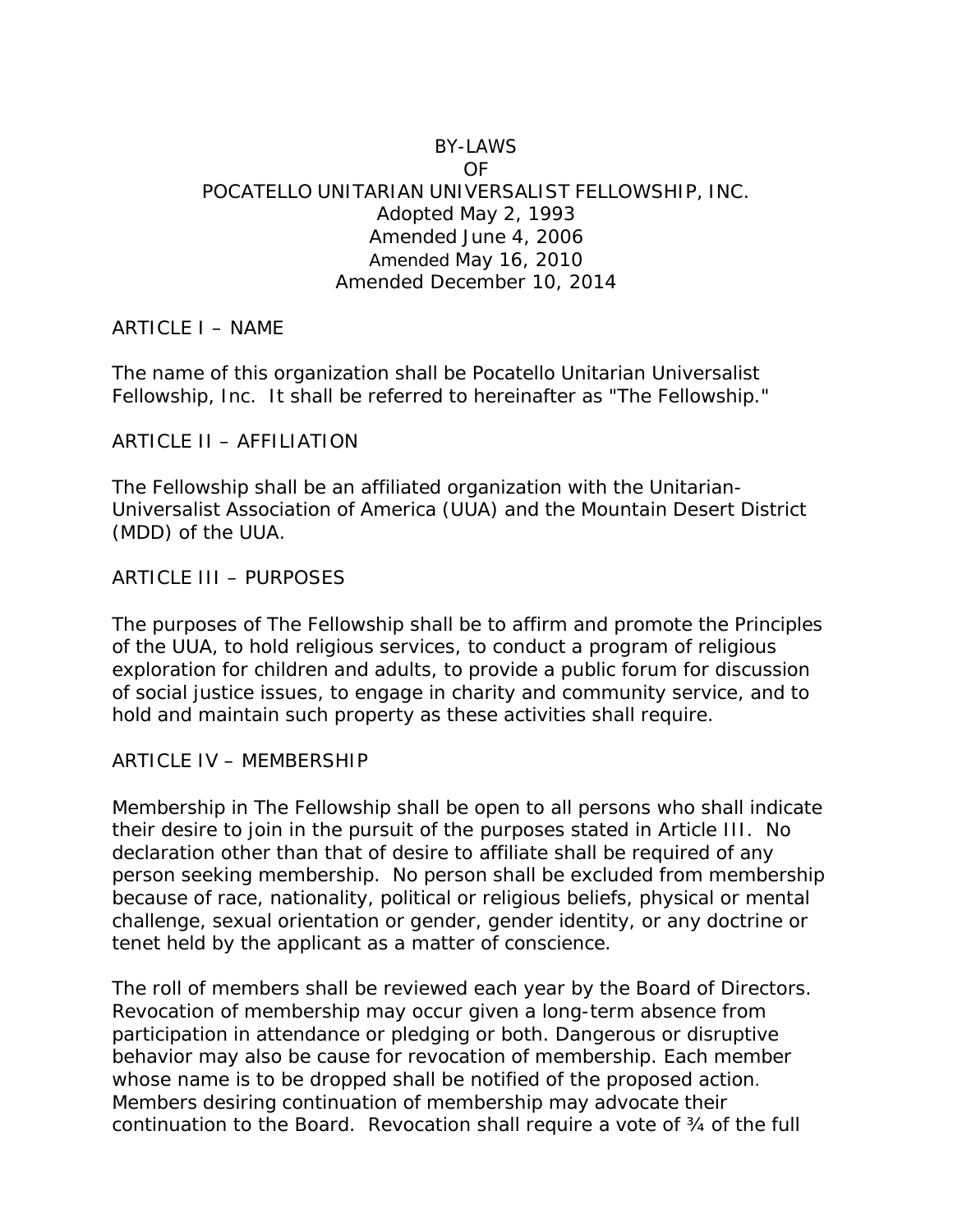Board (not just those board members present). A member may request that his/her name be removed from membership.

The minimum age for voting members shall be sixteen years. Those under the age of sixteen shall be considered junior members.

The Annual Meeting of Fellowship members shall be held in May or June of each year; however, no later than the conclusion of the fiscal year, at such time and place as determined by the Board of Directors. The purpose of the Annual Meeting shall be to elect officers and directors at large, vote on any proposed changes to the By-Laws, elect members of the nominating committee, adopt the budget for the following fiscal year, and to hear board, minister, and committee reports.

The business to be transacted at the Annual Meeting shall be set forth in the notice of the meeting, which shall be sent to all members by mail no later than ten (10) days prior to the meeting.

Special meetings of the membership shall be called when deemed necessary by the board or minister, or by written request stating the purpose of the meeting, signed by at least ten percent (10%) of the voting members, and delivered to any member of the board.

# ARTICLE V -- BOARD OF DIRECTORS

The legal powers of The Fellowship and the power to own and hold property shall be vested in a Board of Directors, which shall consist of the Past President, President, Vice-President, Secretary, and Treasurer of The Fellowship, and three At-Large Directors.

This Board shall meet at least once a month during the period in which services are being held, at such times and places as the Chairperson of the Board shall designate. The President of The Fellowship shall also be the Chairperson of the Board of Directors. A quorum shall be a majority of the members of the Board. Actions of the Board of Directors shall be determined by a simple majority of Board members present and voting.

The Board of Directors is empowered to make all necessary decisions for The Fellowship, but may not elect the positions provided in these By-Laws, nor pass resolutions in the name of The Fellowship. In making decisions the Board works in tandem with and takes into consideration The Fellowship's mission and vision and the specific recommendations of the standing and any ad hoc committees and task forces of The Fellowship.

Any decision of the Board may be brought before a meeting of the full membership of The Fellowship for a vote by the petition of one-fourth of the voting membership of The Fellowship. Votes taken as a result of such a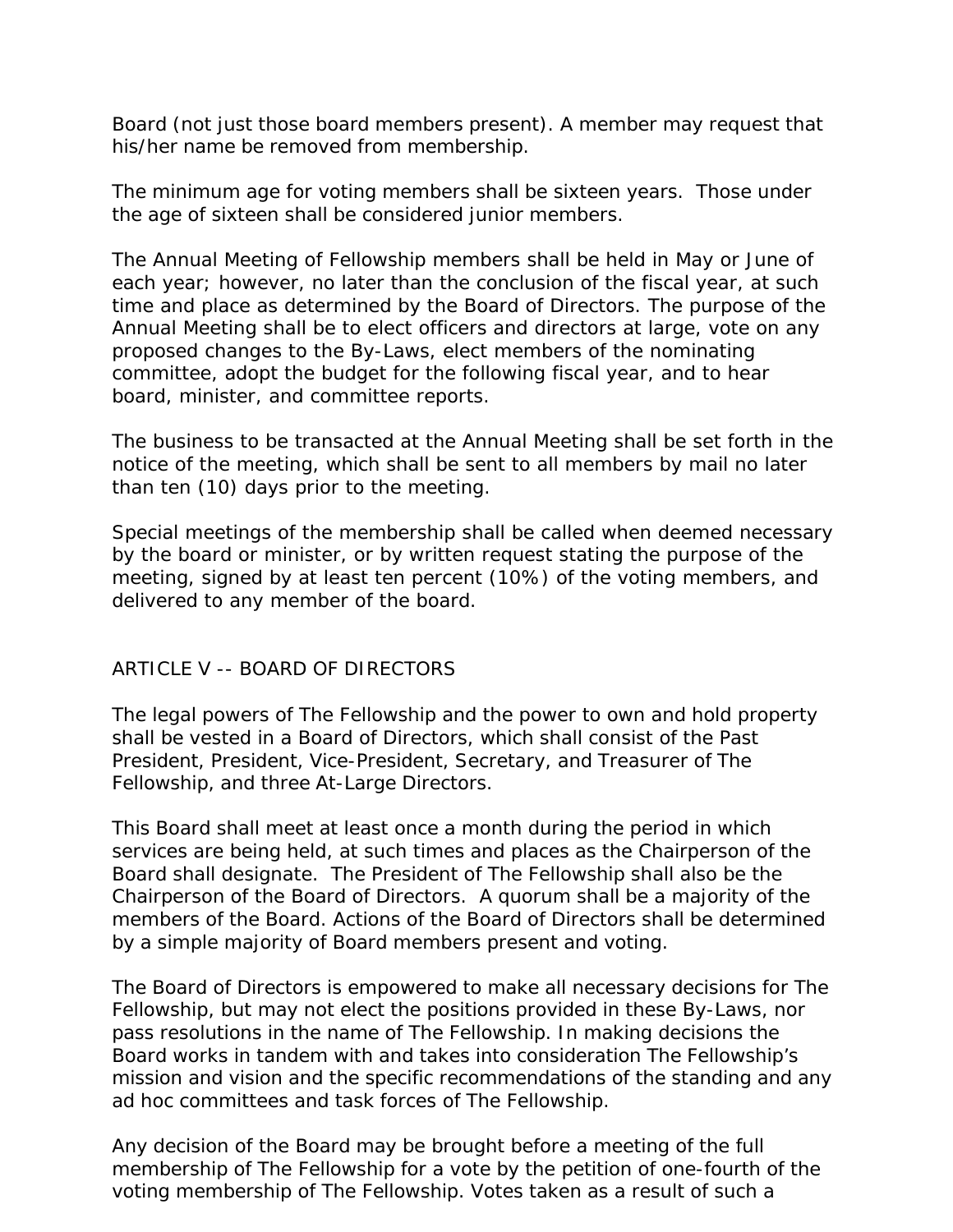petition shall require a simple majority of the voting members present, and shall be binding upon the Board.

All meetings of the Board shall be announced to the membership of The Fellowship and shall be open to any member.

ARTICLE VI – BOARD POSITIONS AND ELECTIONS

The officers of The Fellowship shall consist of a Past President, President, Vice-President, Secretary, and Treasurer. These positions shall be elected as described below in this article.

The Vice-President shall be elected by secret ballot for a one-year term. There is no separate election for the positions of President and Past

Officers and Directors at Large shall be elected at an Annual Meeting to be held during the month of May or June each year. A majority vote of a quorum, which shall consist of not less than 30 percent (30%) of the Fellowship members, shall be sufficient to elect.

Absentee voting for Officers and Directors at Large shall be allowed if a member is not able to attend the Annual Meeting. Absentee ballots may be requested from the Secretary of the board within two weeks of the Annual Meeting. Absentee votes must be received by the Secretary by mail or email 24 hours prior to the beginning of the Annual Meeting; otherwise they will not be counted.

The minister shall be an ex-officio member of the PUUF Board of Directors.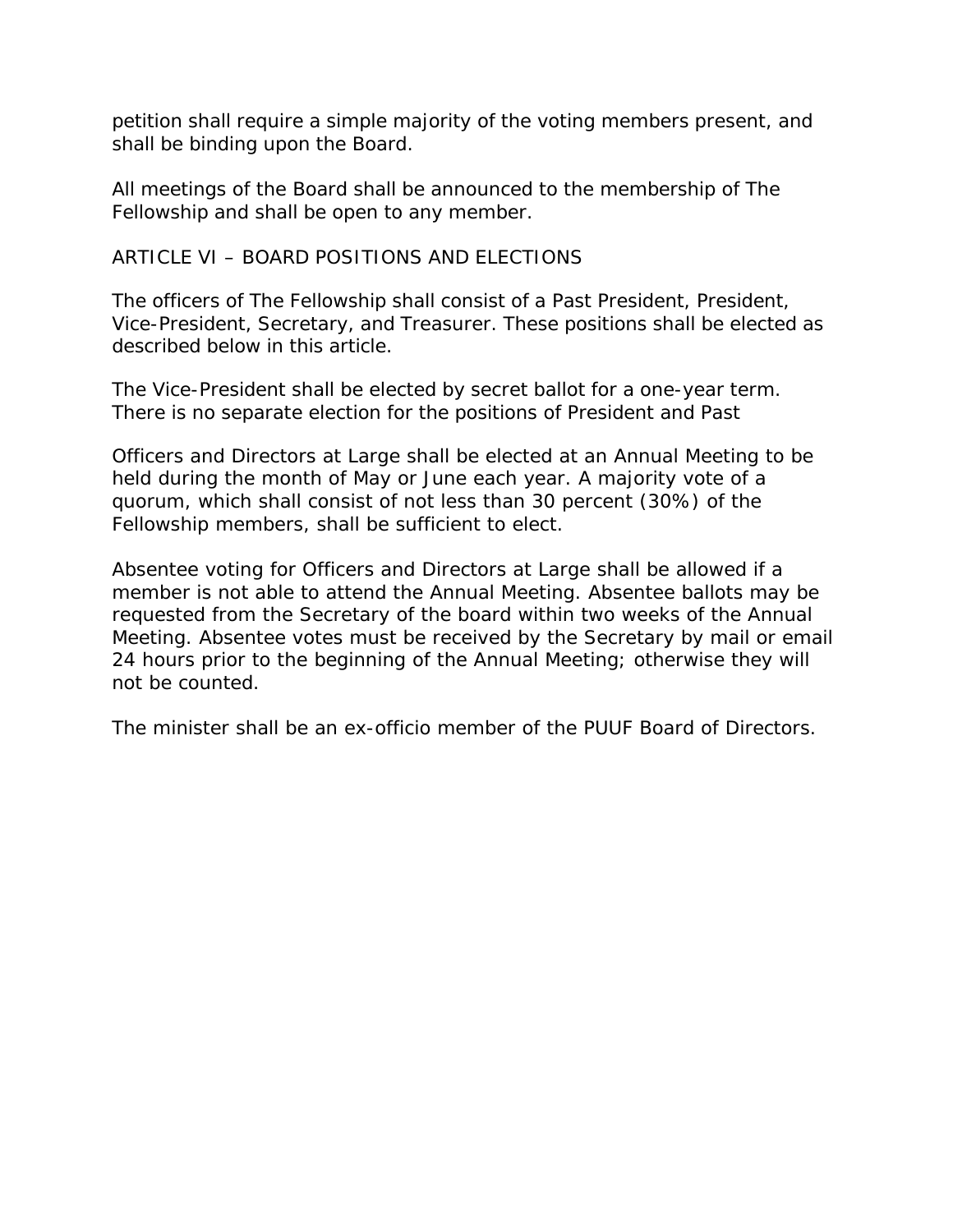President. The Vice-President succeeds to the Presidency the following year and shall serve in an advisory capacity as Past-President during the third year of service.

The Secretary and Treasurer shall be elected by secret ballot for two-year terms, with the Secretary elected in odd-numbered years and the Treasurer elected in even-numbered years.

There shall also be three Board Directors at-Large, elected to staggered twoyear terms.

The Secretary, Treasurer, and Directors at Large shall be eligible to serve up to two consecutive two-year terms.

Officers and Directors at Large shall be elected at an Annual Meeting to be held during the month of May each year. A majority vote of a quorum- which shall consist of not less than 30 percent of the membership of The Fellowship--shall be sufficient to elect.

Also elected are members of the three-person Nominating Committee. Election of Nominating Committee members shall be done by secret ballot at the Annual Meeting. Terms of service are three year, staggered to allow for continuation of two members each year.

Terms of office shall correspond with The Fellowship fiscal year, July 1 to June 30. All officers and at-large members of the Board and members of the Nominations Committee must be members in good standing of The Fellowship.

Should a vacancy occur in the office of the President, the Vice-President shall succeed to the Presidency; the Board of Directors shall call a special meeting of The Fellowship, at which a Vice-President shall be elected. Should any of the other offices become vacant, the Board of Directors shall appoint a person to complete the term through the end of the fiscal year, with election occurring at the next annual meeting.

A recall election shall be held upon petition of one-half of the voting membership of The Fellowship that an officer be removed from office. If less than a majority of those present and voting at the meeting at which such an election is held vote to sustain the officer in question, the office shall be declared vacant and shall be filled as prescribed above.

No vote in any election or other vote of The Fellowship shall be cast by proxy.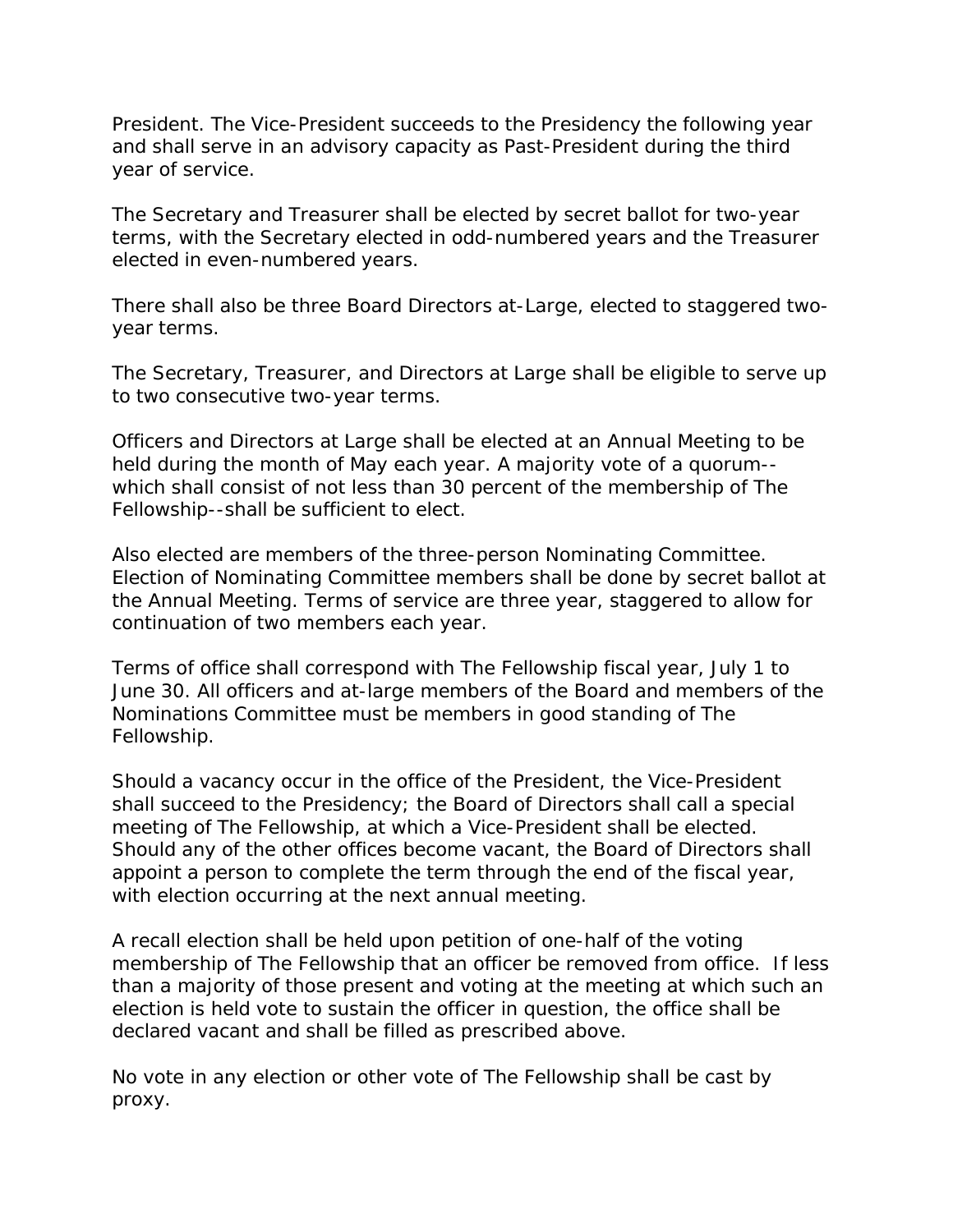# ARTICLE VII -- DUTIES OF THE OFFICERS AND AT-LARGE DIRECTORS

President: In conjunction with the Board and if applicable, minister, the President represents, through model and teaching, UUA principles to The Fellowship and the southeast Idaho community at large, including contact with the media. The President is The Fellowship's link to outside entities, including the UUA, Mountain Desert District, ecumenical groups, and other congregations. It shall be the duty of the President, in his or her capacity as Chairperson of the Board of Directors, to call meetings of the Board, prepare its agenda, and conduct its meetings. All major actions of the Board of Directors shall be reported to The Fellowship at large within two weeks of said action by the Board, either by newsletter, at a regular Sunday meeting, or at a regular or special business meeting. Minutes of Board meetings shall be available at Sunday services.

Vice-President: The Vice-President shall assist the President and perform the duties of the President in the absence of the President. In consultation with the President the Vice-President exercises general supervision over the various committees of The Fellowship, co-coordinating their activities, and calling for reports and recommendations as required.

Secretary: The Secretary shall execute all official correspondence for The Fellowship. He or she shall maintain a record of all meetings of The Fellowship in which decisions are made by vote of the members. He or she shall keep a record of all meetings and all actions of the Board of Directors. He or she shall maintain these By-Laws, making such changes and additions as shall be determined by vote of the membership as specified in Article XI.

Treasurer: The Treasurer provides advice and direction for all fiscal matters. He or she shall be responsible for the following: placement and oversight of funds in investments, financial reports for Board meetings and Annual meetings, payment, deposits, and accounting for bills and donations, both fiduciary and in-kind.

At-large: In conjunction with the Vice-President, At-large Members shall assist the President and serve as liaisons to Committees, as assigned by the Board of Directors.

Past President: The Past President serves as an ex officio, non-voting Board member. He/she assists the President and Board members as needed.

Other duties may be assigned to any Board member by the Board of Directors.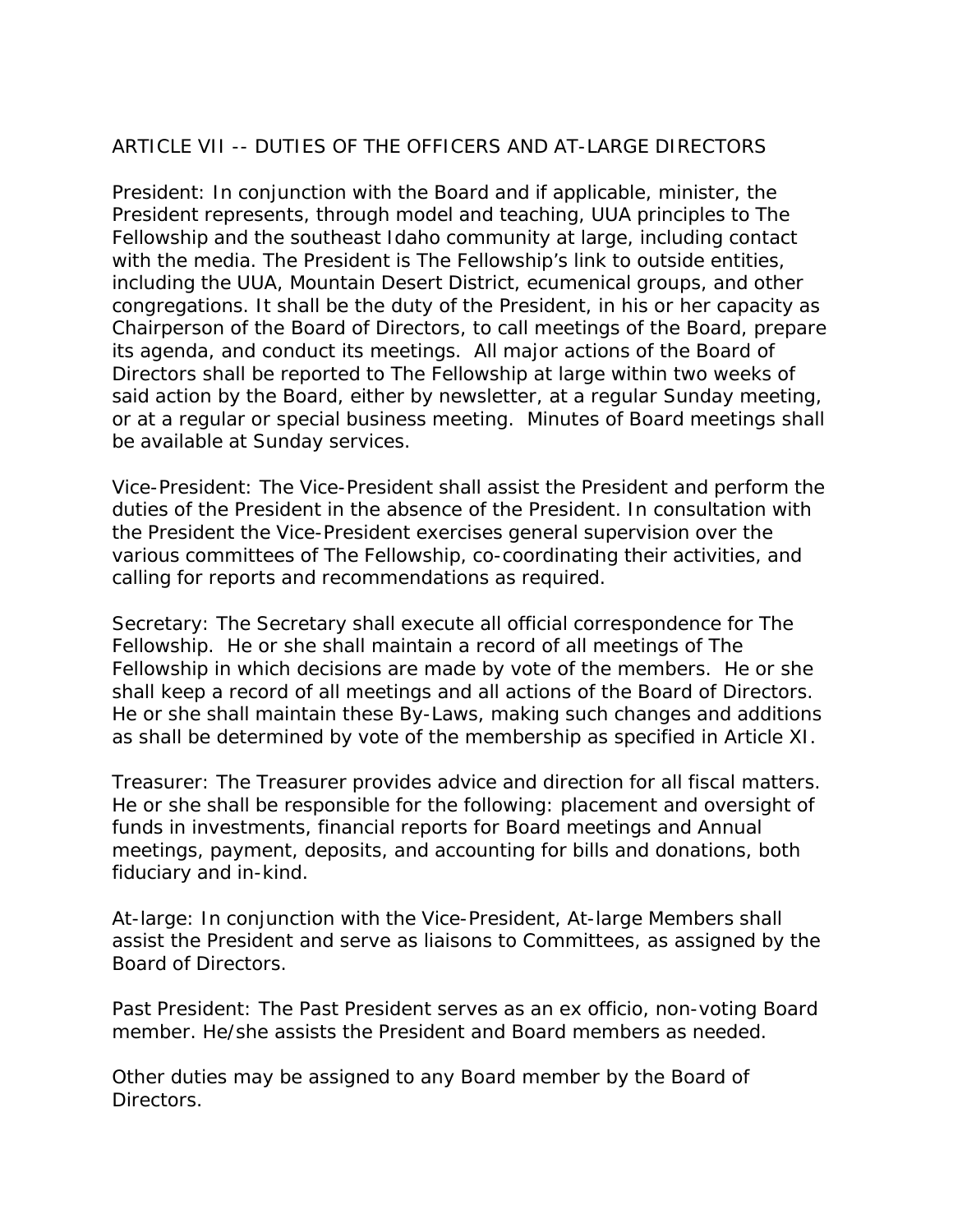## ARTICLE VIII -- COMMITTEES

There shall be nine Standing Committees consisting of the following:

Children's Religious Exploration Committee Adult Religious Exploration Committee Worship Service Planning Committee Caring Committee Hospitality Committee Social Justice Committee Membership Committee Nominating Committee Stewardship Committee

With the exception of the Nominating Committee, the Chairpersons of these standing committees shall be appointed by the Board of Directors. Each Committee shall have a liaison on the Board of Directors.

Ad hoc committees may be established by the Board of Directors, as needed.

### ARTICLE IX -- DUTIES OF STANDING COMMITTEES

Children's Religious Exploration Committee: It shall be the duty of the Religious Exploration Committee to plan a program of religious education for children. It shall determine policies, recommend a budget and recruit and train teachers. The immediate supervision of the program shall be vested in a Chair who shall be responsible to the Board of Directors.

Adult Religious Exploration Committee (ARE): shall cooperatively develop &/or adopt, a program of religious exploration for adults. Immediate supervision and coordination of the program shall be vested in a Chair who shall be responsible to the Board of Directors. The Chair shall oversee the following: policies, publicity, on-going curriculum, ARE webpage, contact list and communication with participants, and assistance to speakers. The Chair shall recommend and oversee a budget, and provide an annual report to the Board.

Worship Service Planning Committee: Working with the minister, if applicable, the Worship Service Planning Committee shall have general responsibility for the form and content of the worship services of The Fellowship. In consultation with the Board of Directors and the minister, if applicable, it shall schedule Sunday services, arrange for speakers, lay participation, and publicity, and prepare special programs and observances.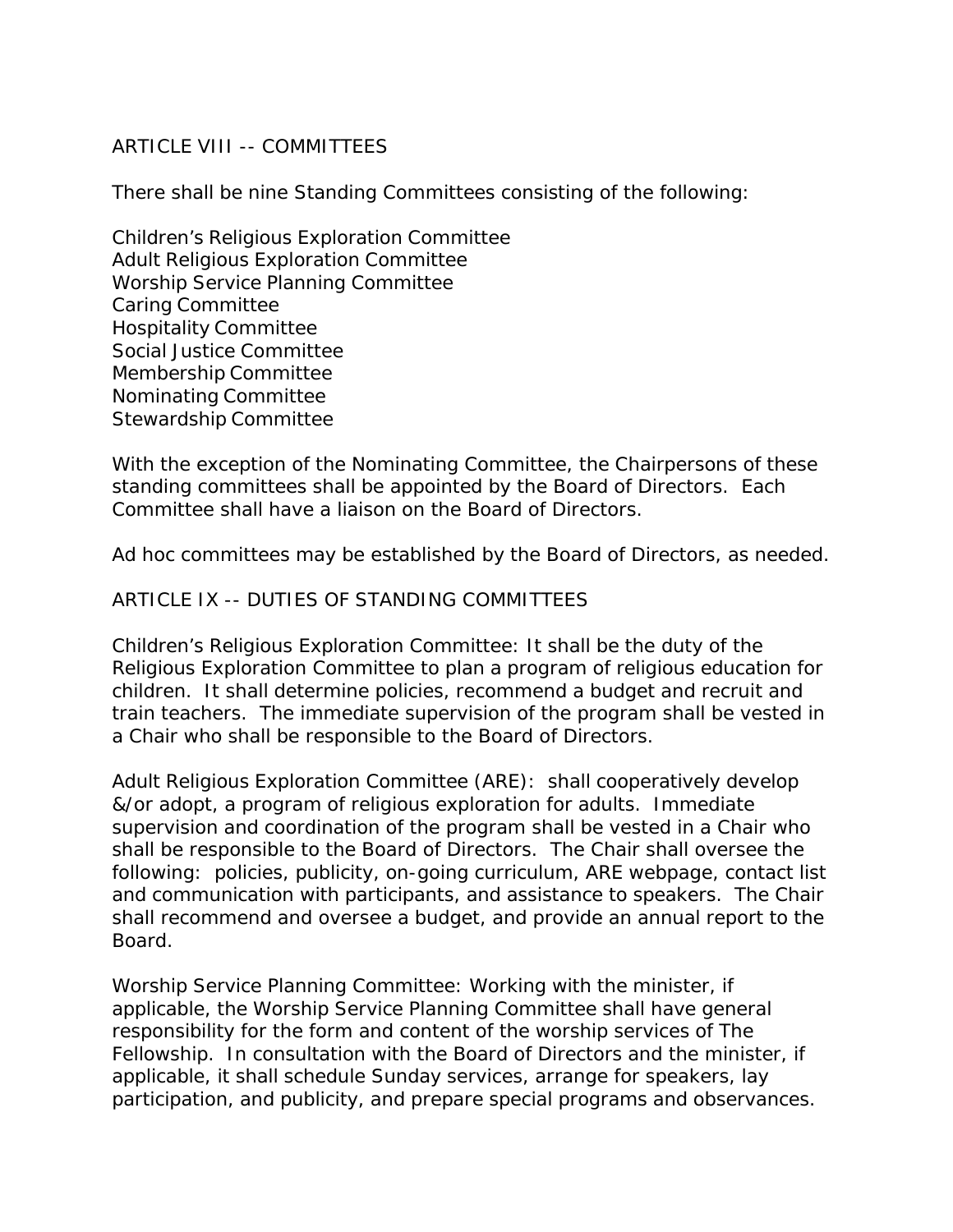Caring Committee: The Caring Committee shall have general responsibility for pastoral care, including but not limited to communicating The Fellowship's concern and appreciation for members who have experienced a crisis, personal loss, or joyful event; following up on communication by coordinating tangible or intangible assistance; linking members with serious needs to social services available in the region; and other fellowship involvement.

Hospitality Committee: The Hospitality Committee shall maintain The Fellowship's kitchen supplies and equipment and provide set-up and cleanup for Fellowship events.

Social Justice Committee: The Social Justice Committee shall lead and coordinate the work of The Fellowship in accomplishing social justice goals, recommend to the Board charitable causes to which special offertories may be designated, and identify social justice issues for study toward potential action by The Fellowship.

Membership Committee: The Membership Committee shall be responsible for welcoming, contacting potential members, orienting new members, arranging for new member ceremonies, maintaining a membership book and an accurate record of past and current members, and working with the Board to maintain The Fellowship's networks of communication.

Nominating Committee: The Nominating Committee shall work with the Board to determine open elective positions and prepare a slate of nominees for officers, at-large board members, and Nomination Committee members to be voted on at the Annual Meeting.

Stewardship Committee: Working closely with the Board, the Stewardship Committee plans and supervises the annual canvass campaign.

# ARTICLE X – RESOLUTIONS

Resolutions expressing the opinion of The Fellowship must receive the affirmative vote of at least two-thirds of the voting membership of The Fellowship. Proposed Resolutions shall be voted upon in a general membership meeting to give opportunity for discussion. Resolutions regarding social justice issues shall include a study period preceding the general membership meeting sufficient for careful consideration of the issue.